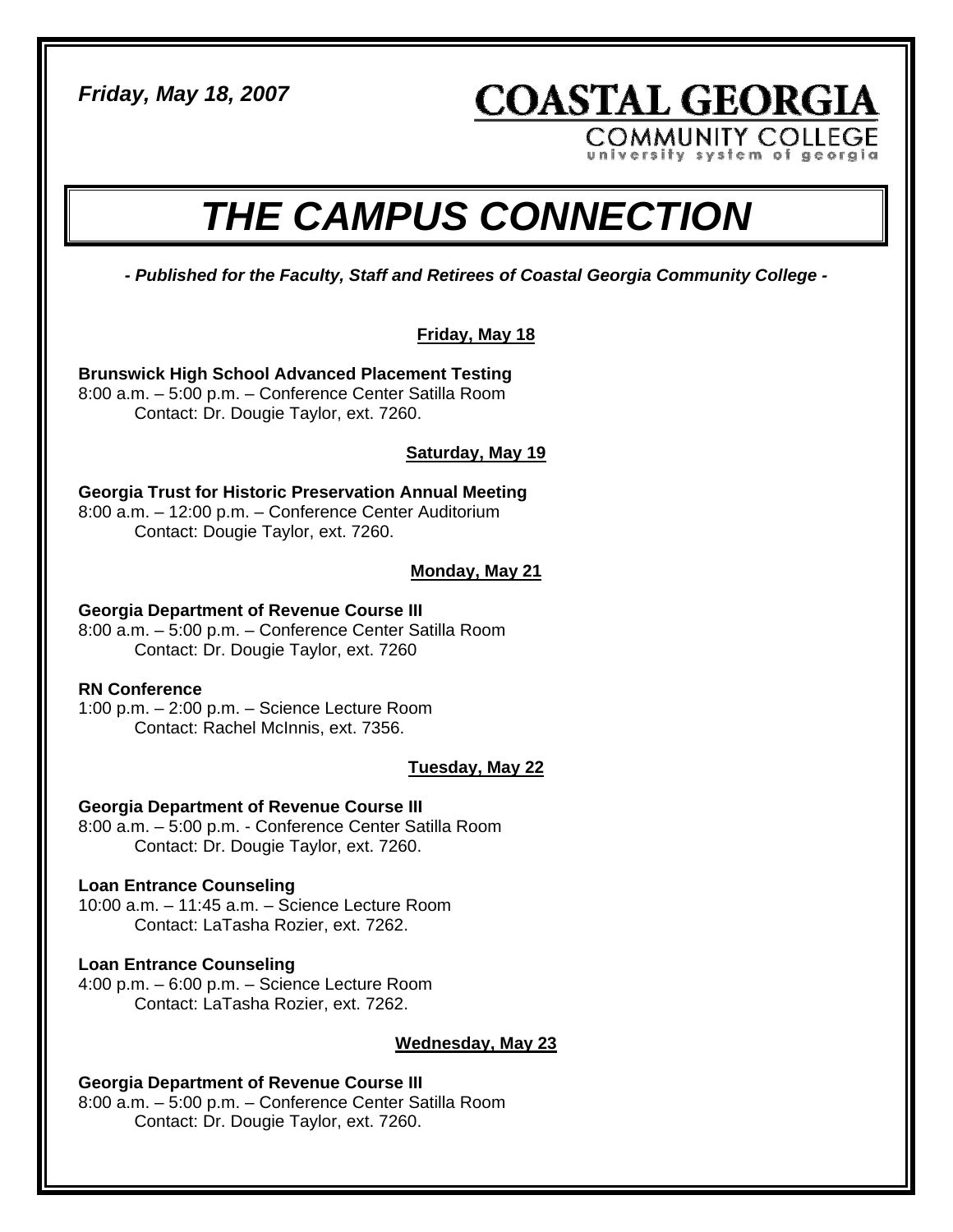#### **Camden Center Summer Cookout**

3:30 p.m. – 7:00 p.m. – Camden Center Parking Lot Contact: Dave Leenhouts, ext 3294.

#### **Thursday, May 24**

#### **Georgia Department of Revenue Course III**

8:00 a.m. – 5:00 p.m. – Conference Center Satilla Room Contact: Dr. Dougie Taylor, ext. 7260.

#### **Friday, May 25**

#### **Georgia Department of Revenue Course III**

8:00 a.m. – 5:00 p.m. – Conference Center Satilla Room Contact: Dr. Dougie Taylor, ext. 7260.

#### **Wednesday, May 30**

#### **CGCC Foundation Meeting & Luncheon**

11:00 a.m. – 1:00 p.m. – Conference Center, Altamaha and Satilla Rooms Contact: Elizabeth Weatherly, ext. 3303.

#### **Adult Literacy Program Graduation Practice**

5:30 p.m. - 10:00 p.m. – Conference Center Auditorium Contact: Dr. Dougie Taylor, ext. 7260.

#### **Thursday, May 31**

#### **Adult Literacy Program Graduation**

7:00 p.m. – 9:00 p.m. – Conference Center Auditorium Contact: Dr. Dougie Taylor, ext. 7260.

**Congratulations.** Dr. Andrea Wallace, Professor of Chemistry at Coastal Georgia Community College, was recently honored at the YWCA of Brunswick, GA Tribute to Women Leaders Luncheon. Dr. Wallace was recognized for her distinguished achievements and contributions to the Golden Isles community both through her philanthropic and academic involvement.

**Memorial Day Celebration.** Celebrate Memorial Day, and travel back in time to the 1720's as Fort King George in Darien comes to life with the sights and sounds of Britain's first fort on Georgia soil. Bring a picnic lunch and take a guided tour of the fort and the surrounding grounds. Re-enactors will demonstrate the firing of muskets and cannons. Learn how the soldiers and scouts lived, the dangers they faced and the struggles they endured in the southern-most outpost of the British Empire. **Monday May 28th from 11:00 a.m. until 4:00 pm.** Admission for the day will be \$5.00 for adults; \$4.50 for seniors; and \$2.50 for children. Group rates will be available. For more information, please call 437-4770.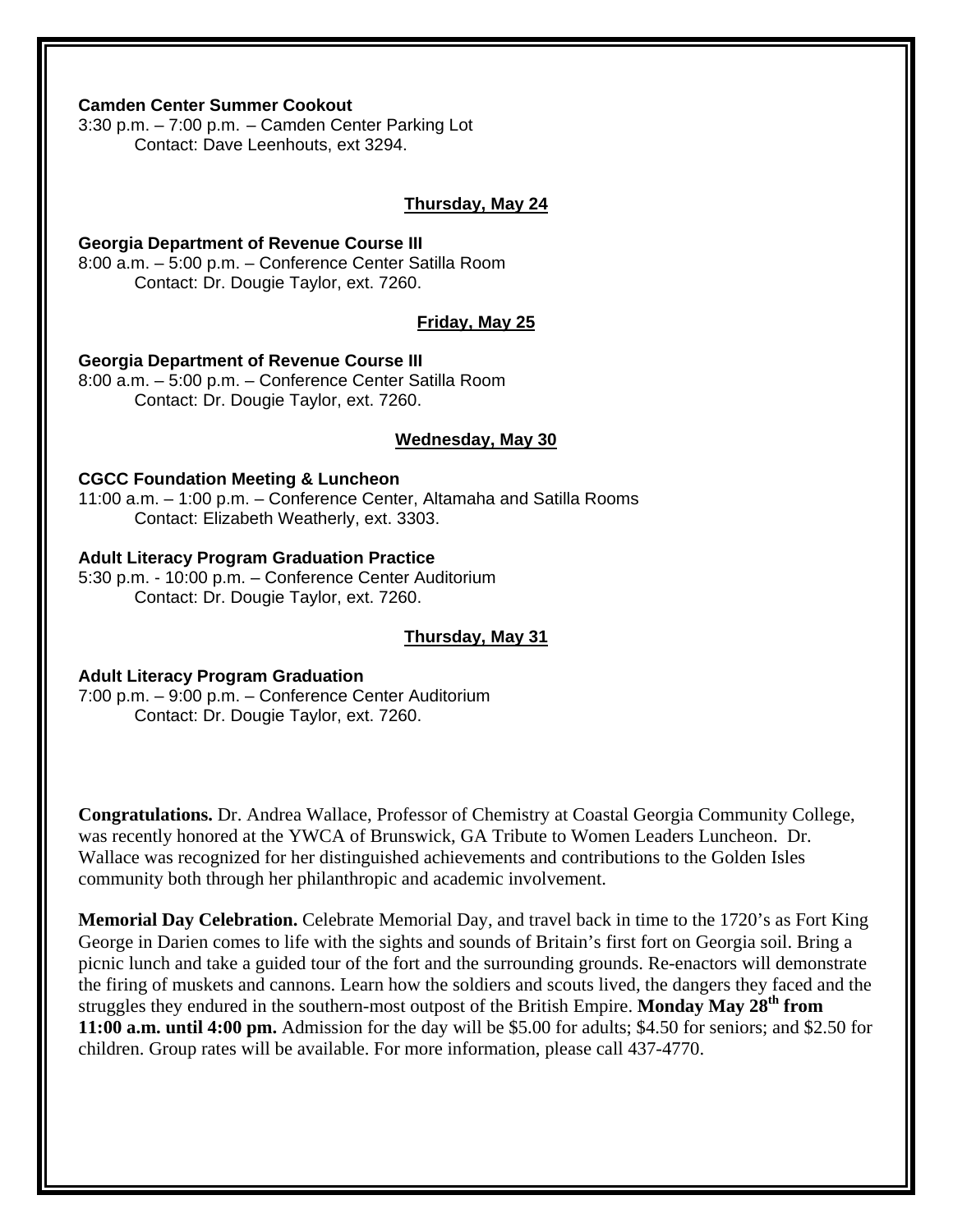We would like to welcome and congratulate new hires and promotions at Coastal Georgia Community College.

# *New Hires*



**Dr. Stephen E. Joyner** accepted the position of Vice President of Student Development Services, effective May 7, 2007. He is a native of Blackshear, Georgia and a graduate of Pierce County High School. Dr. Joyner holds a Master of Public Administration degree and a Ph.D. in Political Science from Georgia State University. His teaching experience includes courses in American Government, Civil Liberties and American Legal Systems. His research interests include public law, civil rights and liberties, and identity politics. Most recently, Dr. Joyner served as the Director of Enrollment Management for Georgia Perimeter College, the largest two-year institution in Georgia. According to Dr. Joyner, it was during his time at Georgia Perimeter

that he developed a love and respect for the mission of the community college. Dr. Joyner states, "The values I hold as a student-affairs administrator; that of assuring access to education, providing equity of services, promoting diversity in programs, and encouraging a mutual respect of all students, are also found within my academic research interests". When he is not working, Dr. Joyner is an outdoors enthusiast. When thinking about his dream job, he hoped for two things; to be near his family in Blackshear and to be close to the ocean for lots of outdoor activities. He states, "The move to Brunswick and Coastal Georgia Community College is a dream come true . . . I consider it a gift".



My name is **Nancy Clark-Gonzalez** and I'm the new Program Assistant in the TRIO Student Support Services Program. My husband and I moved from Albany, New York last summer to Saint Marys. We love the area and especially the people. My first month at the college has been wonderful and I look forward to meeting all of you in the months to come. Please stop in TRIO and say hello!

**Dionne Campbell** was recently hired as the Tech Prep Coordinator. She began working with the College full-time in early March. Previously, Dionne worked for the College as an Accounting Assistant. Prior to coming back to the College, she worked for Job Corps.

**Fernando Mendoza** was recently hired as a Landscape Technician I. He has been working in this capacity since March.

**Lisa Driver** became the full-time Support Services Clerk at the Camden Center in March 2007. She had been working in a part-time capacity since 2004.

**Jason Fell** is the newest Public Safety Officer on campus. He began working at CGCC back in January. He has over four years of full service policing experience.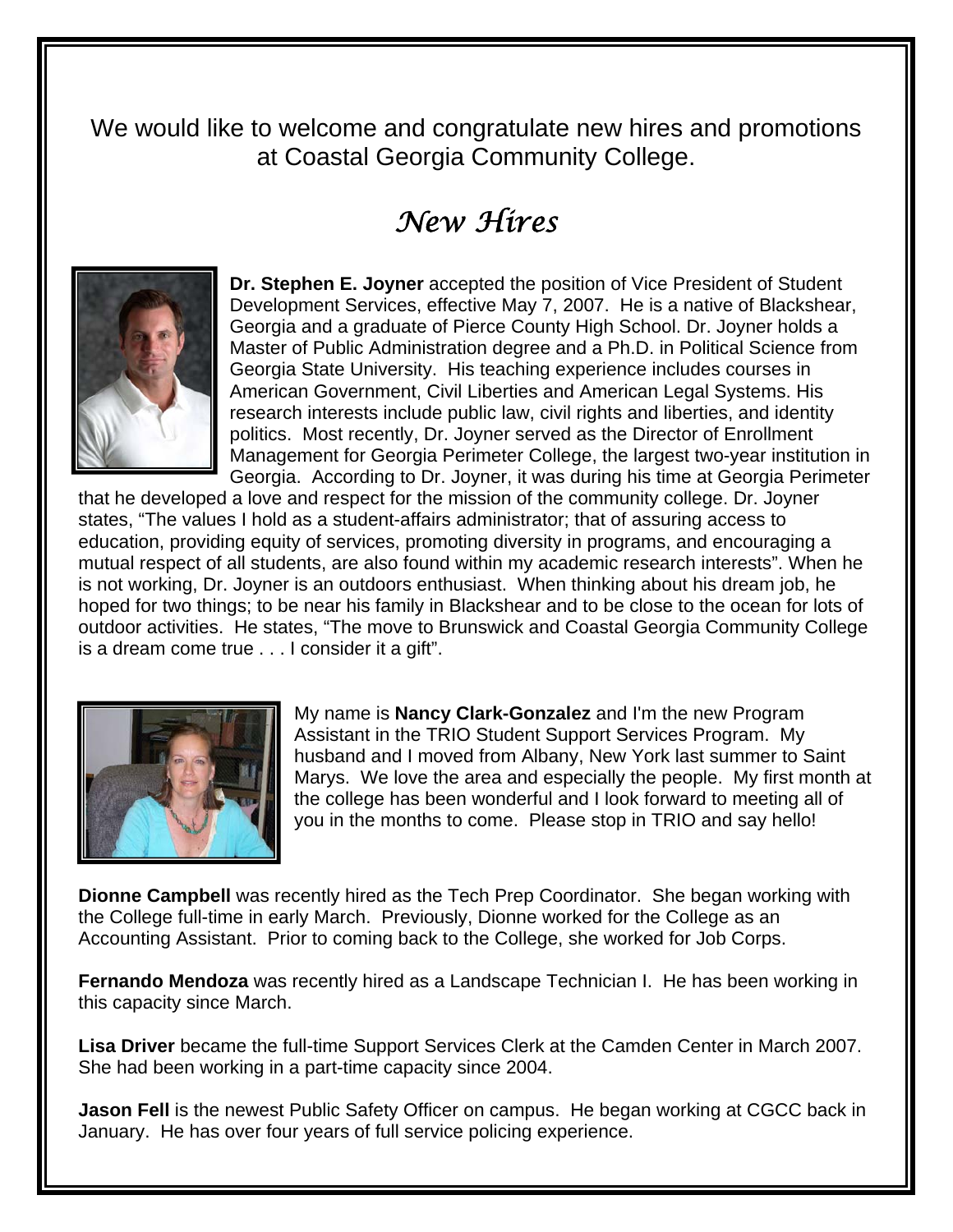**Laura Bowen** is the Coordinator of Student Disability and Career Services. For the past five years prior to joining the staff at CGCC, Laura worked at Macon State College as the Assistant Director of the Counseling, Career and Disability Services Center. Laura has a Master's Degree in Family Therapy from Mercer University School of Medicine and is a licensed marriage and family therapist in the State of Georgia. She is married to Lee and is the mother of seven Boxers of the canine variety.

# *Promotions*



**Elizabeth Weatherly** is the newly appointed Director of Institutional Advancement. She is a graduate of Auburn University and holds a Masters in Business Administration from the University of Texas at El Paso. While at the University of Texas at El Paso, Ms. Weatherly also held positions of progressive responsibility in Student Affairs and Event and Facilities Management. As the Director of Institutional Advancement at CGCC, she and her staff are responsible for all marketing and communications for the College, development and fundraising activities, as well as community and media relations.



**Isaac Davis "Junior"** is the new Program Advisor in the TRIO Student Support Services Program. Previously, he was the Program Assistant for TRIO. Junior has an Associate of Science and Associate of Applied Science in Accounting from CGCC and a Bachelor of General Studies in Teacher Education from Armstrong Atlantic State University.

**Zerelda Jackson** was recently promoted to the Testing and Diversity Coordinator's position. Previously, she was the New Connections to Work Coordinator. Her responsibilities will include proctoring all testing for CGCC and Advisor of the MAP/MASDA Program (Minority Advisement Program /Minority Academic & Social Development Association). She has one son (Joshua) and is a lifetime resident of Glynn County. Previously, Zerelda had worked at Altamaha Technical College.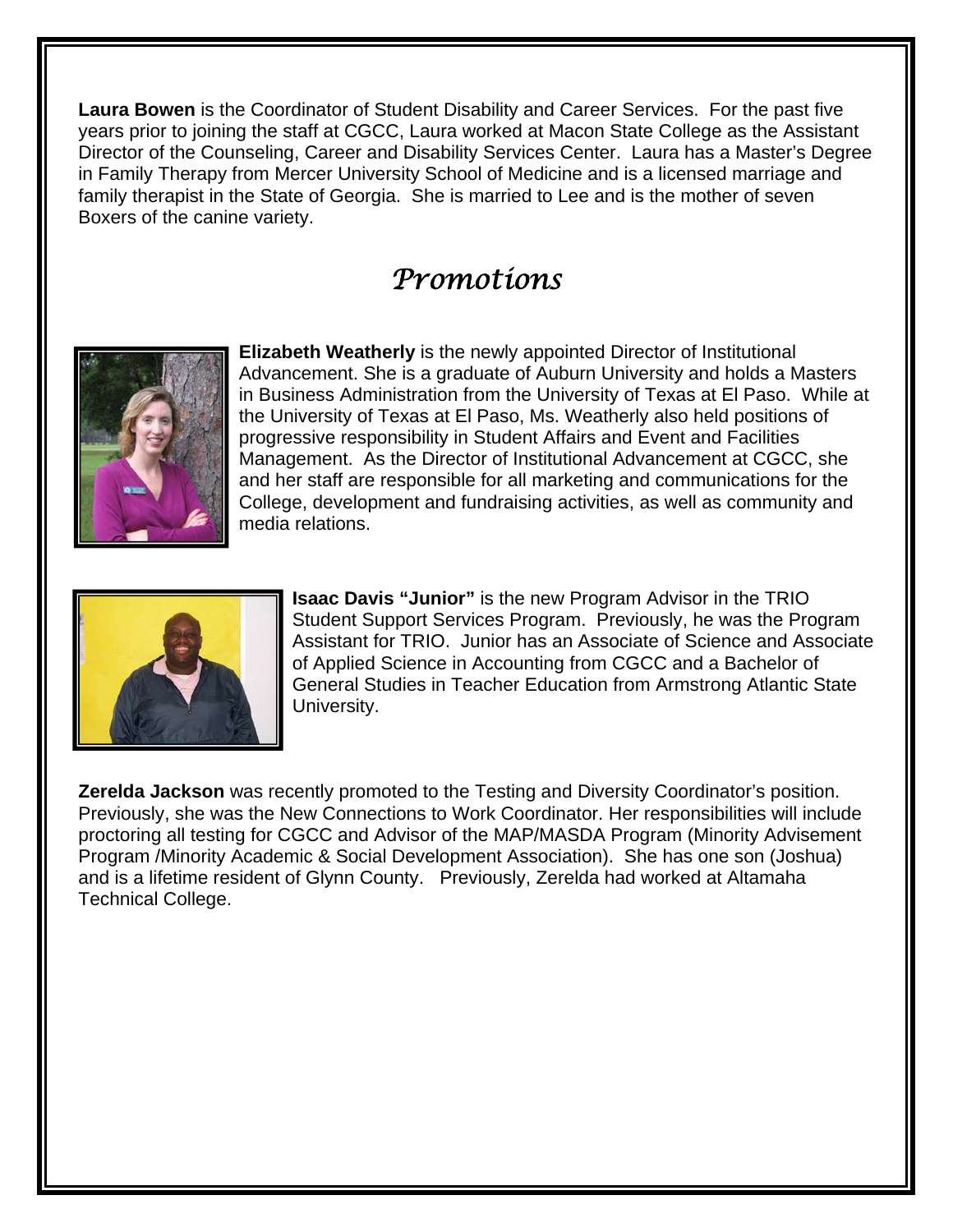# **COASTAL GEORGIA COMMUNITY COLLEGE OUTSTANDING STAFF MEMBER AWARD NOMINATION PROCEDURES**

#### **ELIGIBILITY**

Persons eligible to be nominated for this award are regular (non-temporary) employees without faculty rank or status. There are no limits on how many times a staff member may receive the award.

#### **NOMINATIONS**

Nominations may be made by faculty, administrators, fellow staff members, students, and others outside the College community who have knowledge of the nominee's work at/for the College.

NOMINATION FORMS are available in the Human Resources Office and the college web site. Nominations should be returned to the Director of Human Resources in a **sealed** envelope marked *"Confidential - Staff Nomination. For Director of Human Resources and judges only."* The envelope will remain sealed and will be opened only by the Director of Human Resources and the panel of judges. Letters of commendation from a community member or other outside source which are received in the Office of Human Resources will be made available to the panel of judges by the Director of Human Resources for additional consideration.

Nominations will be accepted at any time during a fiscal year (July - June) for that year. The

nomination should be based on performance which is relevant and current. All nominations must be submitted to the Director of Human Resources no later than June 30 of the year for which the nomination is being made. The Director of Human Resources will request that each nominee complete a questionnaire to demonstrate how he or she fulfills the criteria for the award as listed in section VI. Completing this form will be optional on the part of the nominee.

#### **CRITERIA**

The person nominated should best exemplify excellence in a staff member during the year under consideration.

As an attempt to define "excellence," the following is meant to be a guide only and should not be interpreted as the only criteria by which nominations may be made. A nominee may qualify in one or more of the following or may be nominated on the basis of other demonstrations of excellence.

- ! Displays a positive attitude and genuine interest in the people with whom he/she works (i.e. courteous, helpful, friendly, handles stress effectively, etc).
- ! Demonstrates a high degree of work ethic (i.e. person of integrity, honesty, dedication, dependability, etc.).
- ! Understands and demonstrates the importance of students (i.e.

enhances the students' learning environment/experience, student-oriented, treats students with respect, etc.).

- ! Supports the College and its goals in a professional manner (e.g. promotes the College, team player, attends College events).
- ! Displays innovativeness and creativity (i.e. suggests new ideas, methods, or procedures which are adopted to better accomplish tasks, to better serve the department, College, students, or public, or that save the College time and/or money).
- ! Special achievements or honors (i.e. professional growth or development achievements; distinguished service on college committees or special projects; recognition from community members for special service(s) performed; commendations for service(s) performed.

#### **PROGRAM ADMINISTRATOR**

The Director of Human Resources is responsible for the procedural administration of the CGCC Outstanding Staff Member Award program.

The program operates on a fiscal year basis (July 1 - June 30) with the award being presented at the annual faculty/staff convocation.

2-0610/97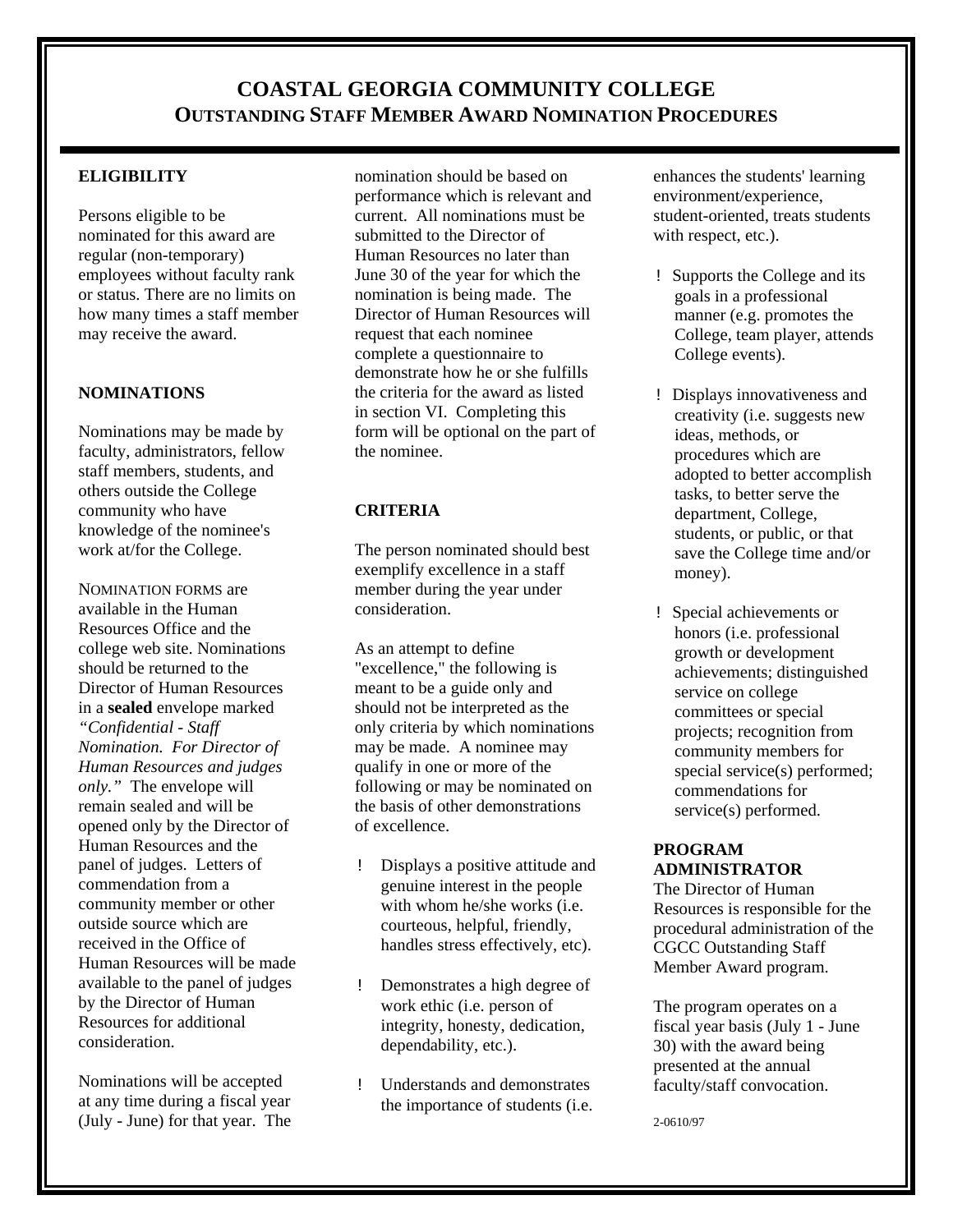# **COASTAL GEORGIA COMMUNITY COLLEGE OUTSTANDING STAFF MEMBER AWARD NOMINATION FORM**

| Nominations must be sent in a sealed envelope marked "Confidential - Staff Nomination. For<br>Director of Human Resources and judges only" to the Office of Human Resources by June 30 of the<br>year for which the nomination is being made. |                                                                                                                                                                                                       |
|-----------------------------------------------------------------------------------------------------------------------------------------------------------------------------------------------------------------------------------------------|-------------------------------------------------------------------------------------------------------------------------------------------------------------------------------------------------------|
|                                                                                                                                                                                                                                               | Name of Nominee                                                                                                                                                                                       |
|                                                                                                                                                                                                                                               | Dept & Position<br>Date of Nomination                                                                                                                                                                 |
| Why is this person deserving of this nomination?                                                                                                                                                                                              |                                                                                                                                                                                                       |
|                                                                                                                                                                                                                                               |                                                                                                                                                                                                       |
| (Attach additional sheets if necessary)                                                                                                                                                                                                       |                                                                                                                                                                                                       |
|                                                                                                                                                                                                                                               |                                                                                                                                                                                                       |
|                                                                                                                                                                                                                                               | If your nominee is selected for this award and wishes to know the identity of the person who submitted<br>this nomination, do you give your permission to disclose your name? $\Box$ Yes<br>$\Box$ No |
|                                                                                                                                                                                                                                               | Please complete the following information about yourself (the nominator).                                                                                                                             |
|                                                                                                                                                                                                                                               | Daytime Phone                                                                                                                                                                                         |
|                                                                                                                                                                                                                                               |                                                                                                                                                                                                       |
|                                                                                                                                                                                                                                               |                                                                                                                                                                                                       |
|                                                                                                                                                                                                                                               |                                                                                                                                                                                                       |
|                                                                                                                                                                                                                                               | Employee of Coastal Georgia Community College.<br>Student at Coastal Georgia Community College.                                                                                                       |
|                                                                                                                                                                                                                                               |                                                                                                                                                                                                       |
| I am $a(n)$ :                                                                                                                                                                                                                                 | Former employee at CGCC Former student at CGCC.<br>Other (state your association with this nominee)                                                                                                   |
|                                                                                                                                                                                                                                               |                                                                                                                                                                                                       |
|                                                                                                                                                                                                                                               | Nominator's signature<br>Date                                                                                                                                                                         |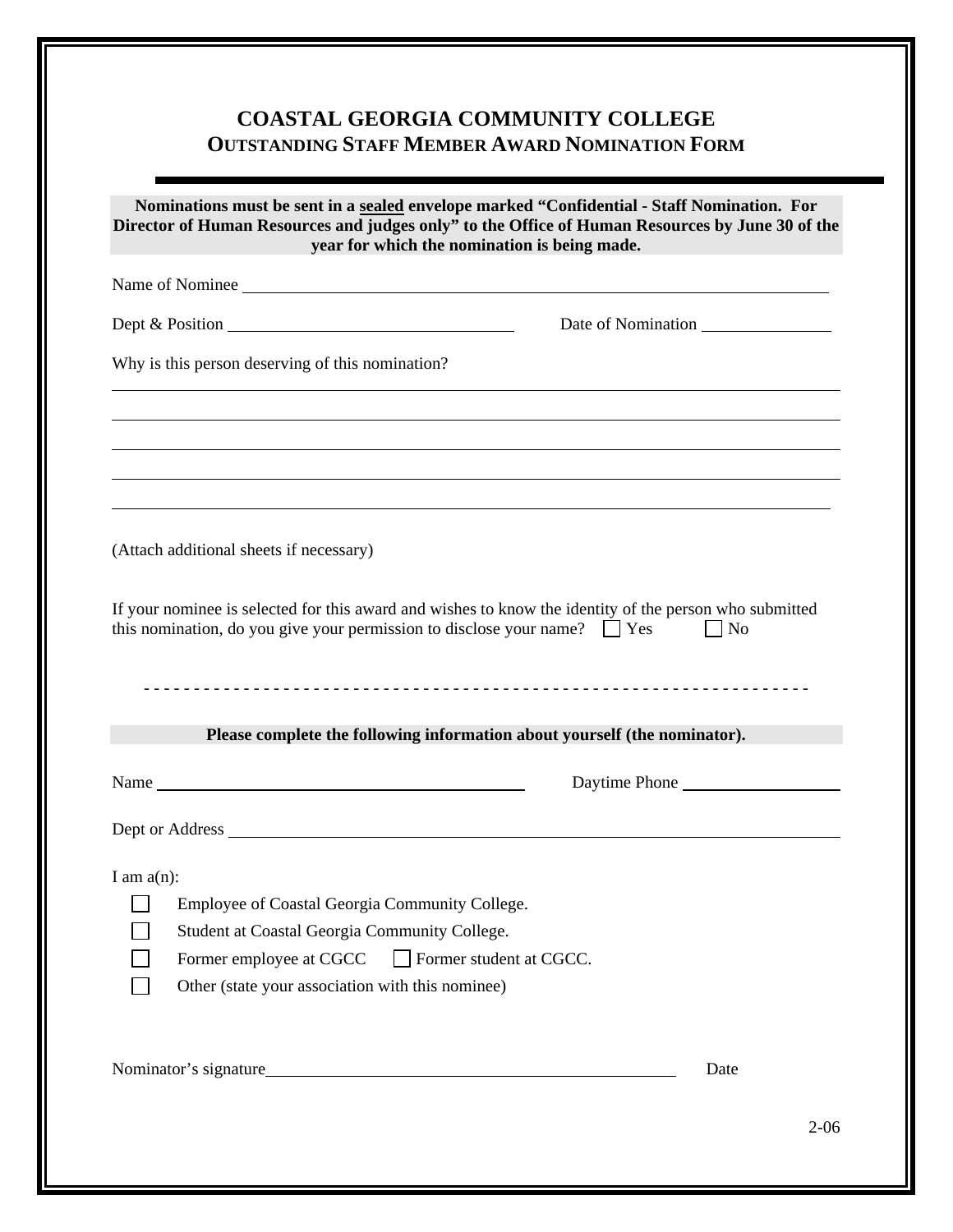The **Summer Cooking Series** is being offered to staff and faculty of Coastal Georgia Community College on Saturdays, June 16-July 21. Please see details below. This series has been scheduled on these dates especially for CGCC employees.

Also, everyone is invited to get a "taste" of the upcoming Cooking Series by attending the **Cooking for Love Presentation** at the Camden Center on June 8, 6-8 p.m. CGCC's own Chef Steve Ingersoll will prepare a romantic dinner for two. The fee is only \$5 per person. Door prizes will be part of the fun evening. You must preregister with Continuing Education, 264-7260 or 1-800- 603-1278.

# **Continuing Education Presents Summer Cooking Series**



Saturdays, June 16-July 21, 10 a.m.-noon, kitchen, Camden **Center** 

Fee includes chef's hat and apron, cooking supplies

#### **June 16 and 23**

Baking: Take the guess work out of baking by understanding the simple science and methods in baking. Once you know the how and why, baking is fun. Learn to bake artisan breads, cookies, cakes from scratch and simple icings, pastries and tarts.

#### **June 30 and July 7**

Hors D' Oeuvres: Learn how to create classic hors d' oeuvres and canapes and other party fare. Learn how to prepare these items from ingredients you probably already have on your shelf at home and without spending a lot of money. Presentation ideas will be covered.

#### **July 14 and 21**

Cooking for Love: Great food wins the heart. This class is for the beginner or the established cook. Discover how to prepare a meal that only the finer restaurants serve. Chef techniques will be shared so you, too, can prepare an elegant, romantic dinner for two. Fees: \$49 per person per course, \$79 per couple per course; \$129 per person per series of courses; \$219 per couple per series of courses. You must pre-register with Continuing Education at 912-264-7260 or 1-800-603-1278.

**The maximum enrollment for each cooking class is 16.** Once the maximum is achieved, names will be added to a stand-by list.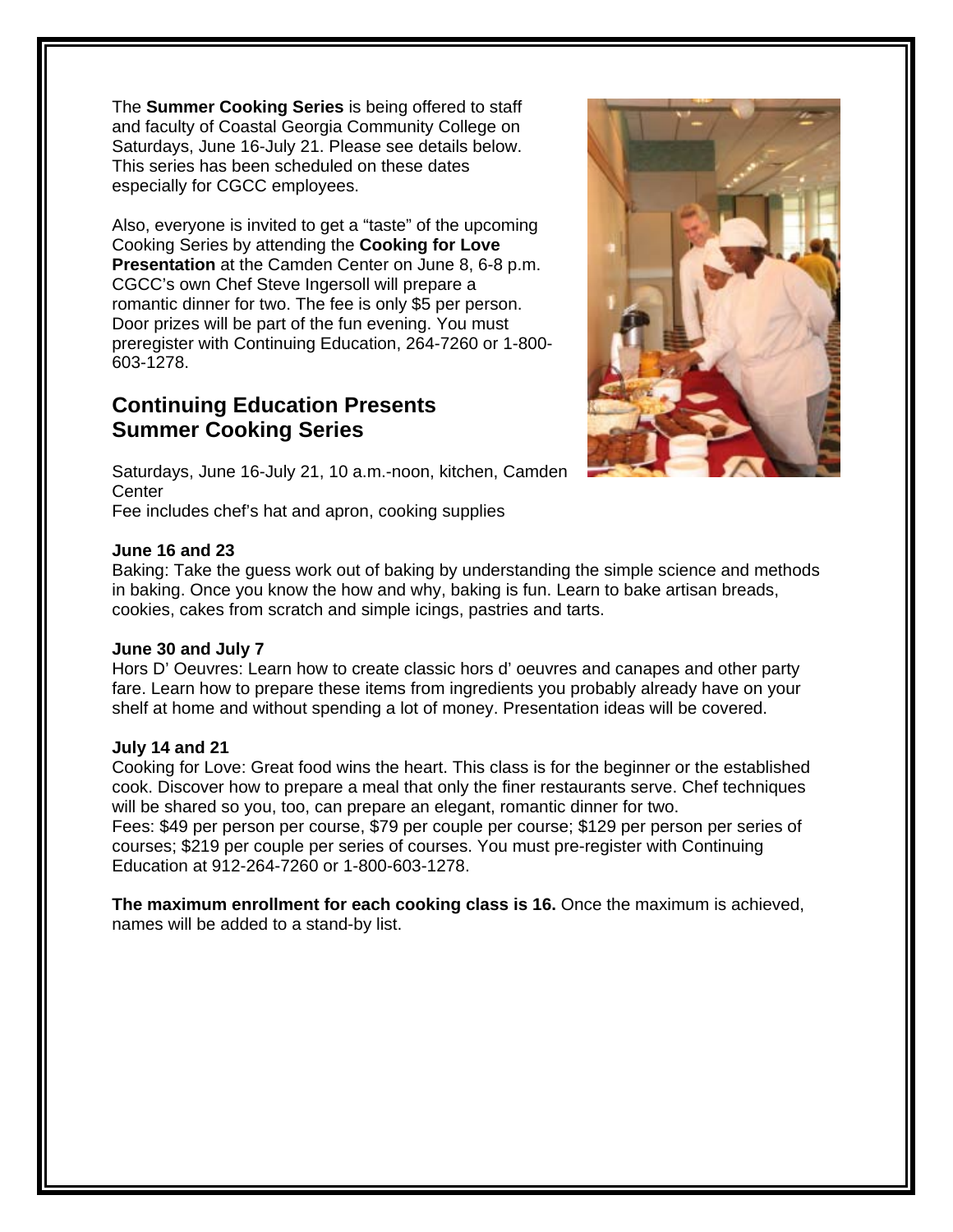# **Become a Foster or Adoptive Parent**

Thousands of children in Georgia are in need of the care and love of a temporary foster family: more that 250 of these children need an adoptive family.

## **REQUIREMENTS TO BECOME A FOSTER OR ADOPTIVE PARENT:**

Completion of a 20-hour parent-training program (IMPACT) Home Study (family assessment) Medical Examination Drug Screen Criminal records Check References You may be married or single You may rent or own your own home You must be at least 25 years of age

## **There is a Special Need for the Following Children:**

 School-aged children  $\triangle$  Brothers and Sisters who need to be place together Children with special medical needs Teenagers

 $\triangleleft$  Children with emotional or psychological needs

# WHERE DO I BEGIN?

# **To learn more, call 1-877-210-KIDS**